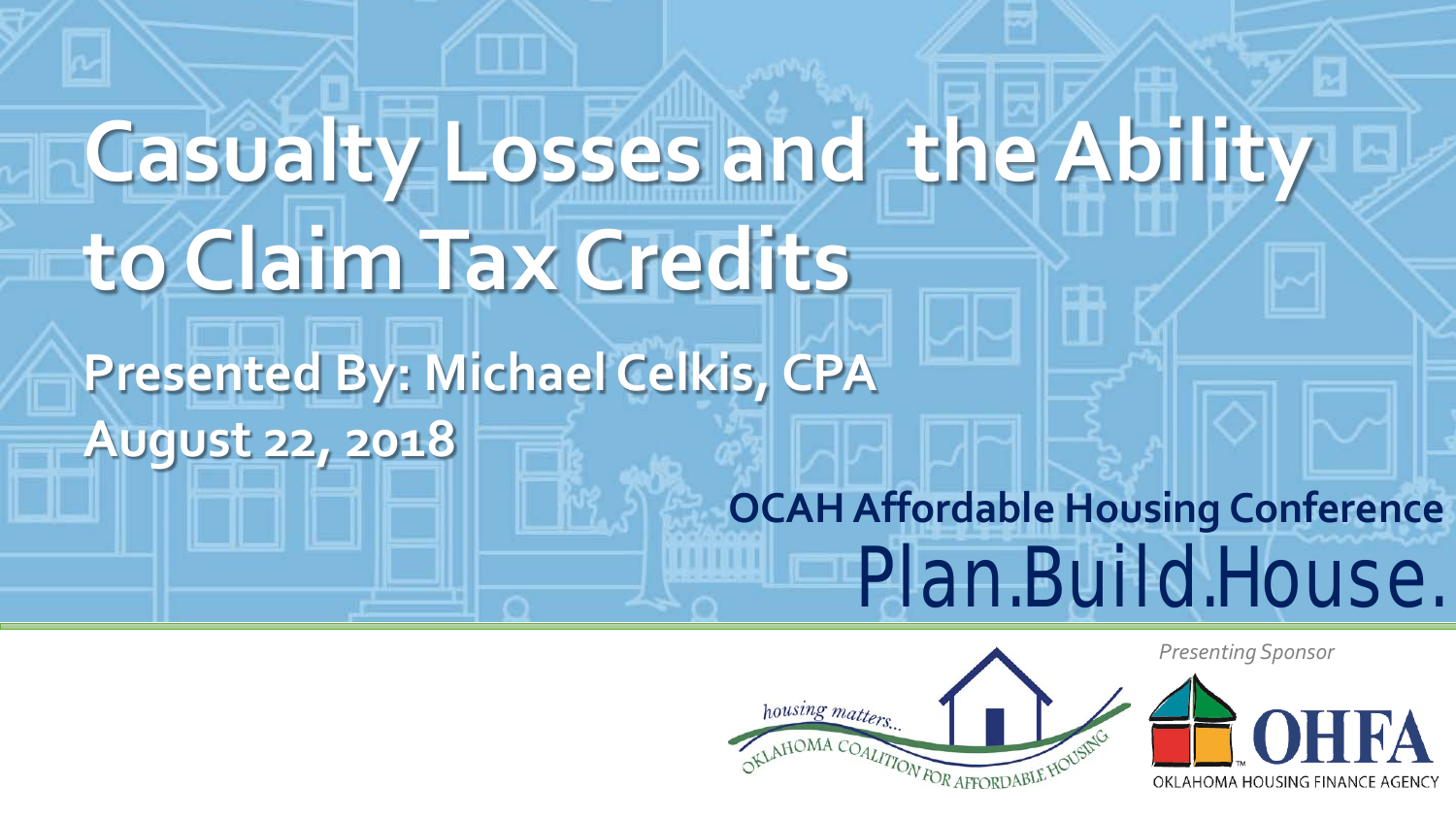### **Casualty Loss Defined**

- Generally, casualty losses are losses, damage or destruction of property caused by fire, theft, vandalism, earthquake, storm, floods, terrorism, or some other sudden, unexpected or unusual event.
- IRC Section 165 provides a deduction for losses that are not covered by insurance or other reimbursement.
- Personal casualty and theft losses deduction eliminated starting in 2018 EXCEPT for Federally declared disaster areas.

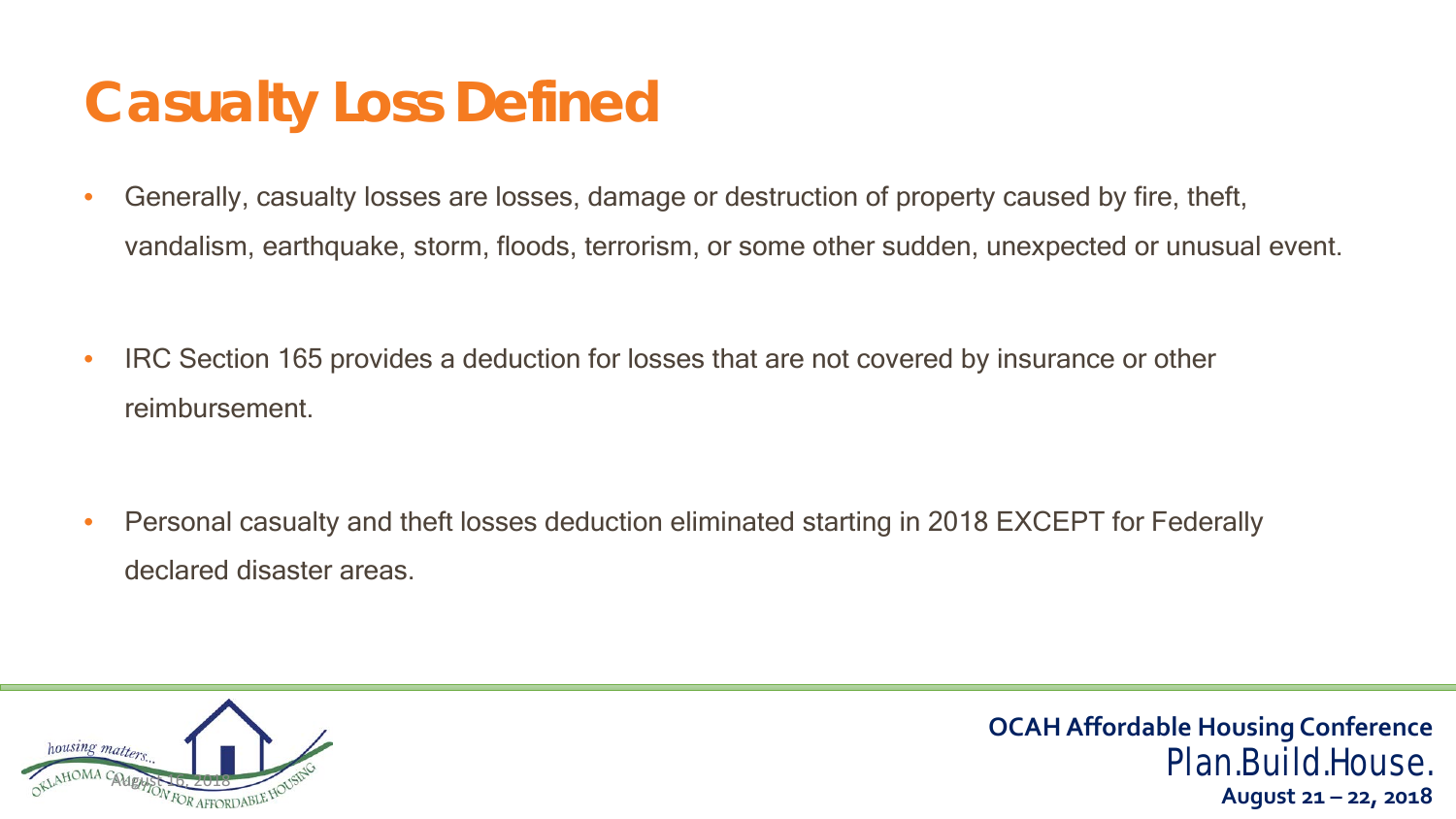### **Federally Declared Disaster Areas**

- A disaster loss is a loss attributable to a casualty occurring in an area that the President declares as a disaster area and is entitled to federal assistance under the Disaster Relief and Emergency Assistance Act.
- Areas qualifying will be identified by the IRS based on determinations by the Federal Emergency Management Agency ("FEMA")
- Additional tax benefits for individuals and businesses (Discussed later)

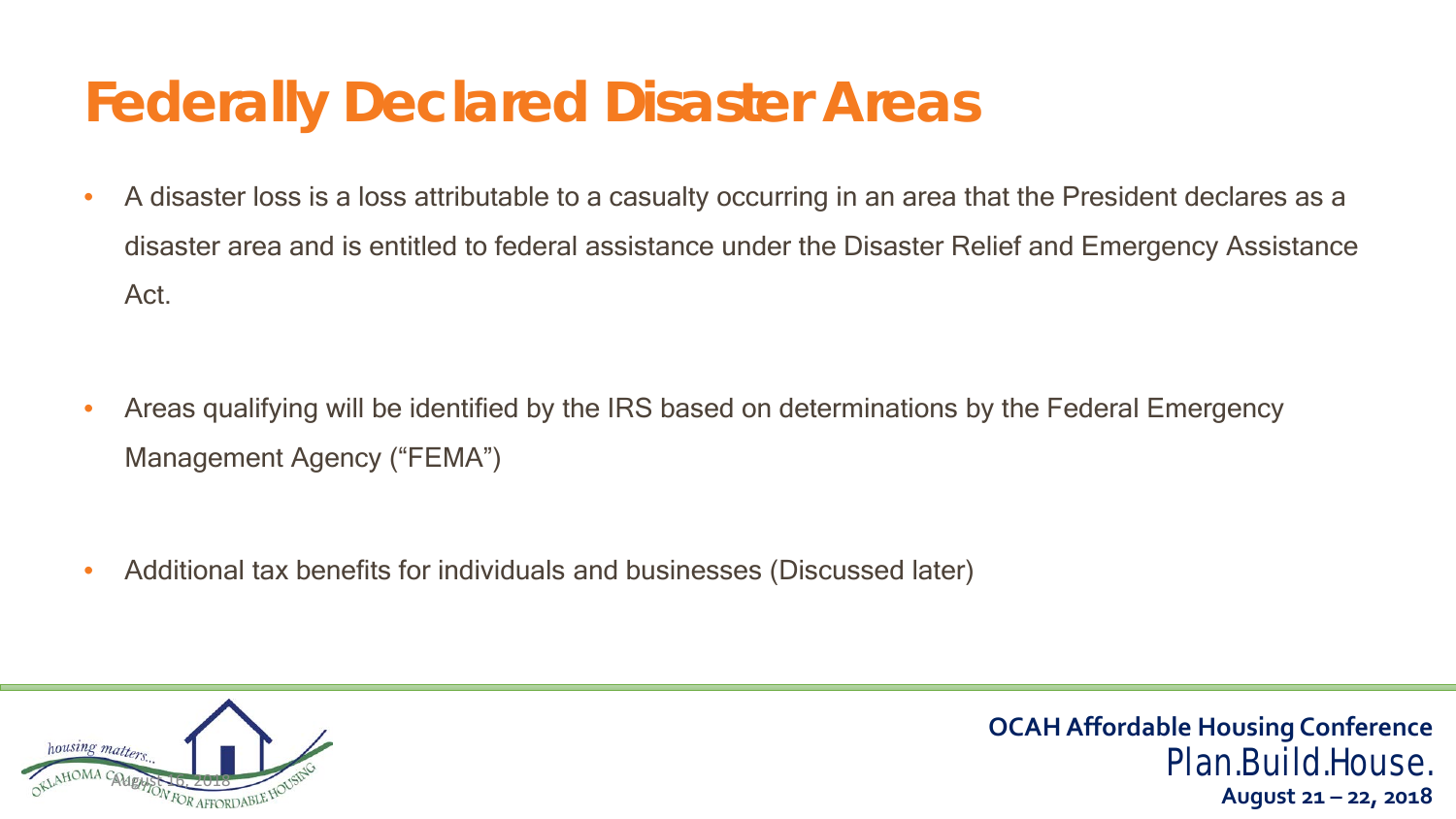# **Determining the Amount of the Casualty Loss**

- A casualty loss is calculated by subtracting any insurance or other reimbursement received or expected from the lesser of:
	- The decrease in FMV of the property as a result of the casualty, or
	- The adjusted basis in the property before the event

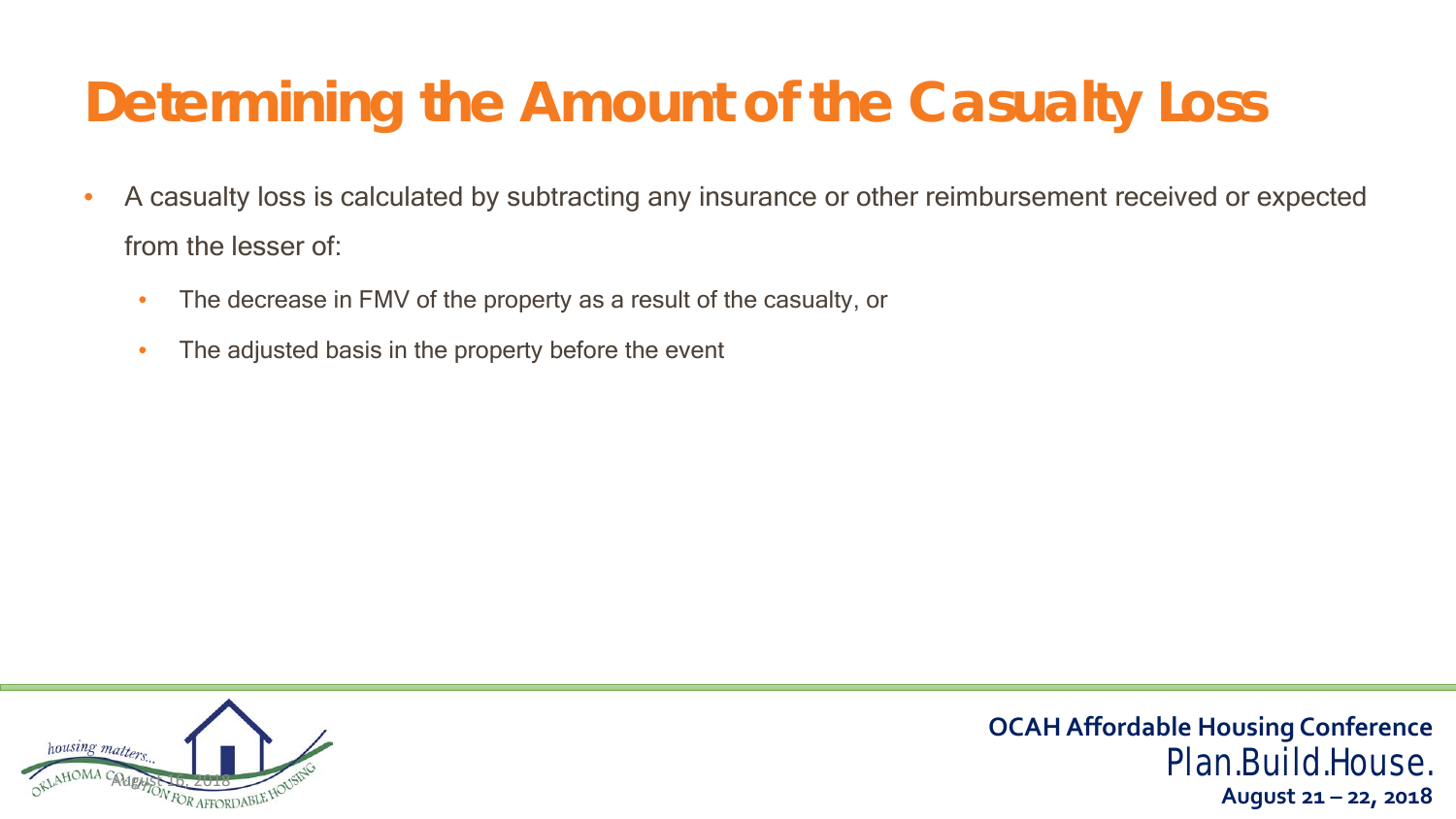## **Determining the Amount of the Casualty Loss (Cont.)**

- The decrease in FMV used to figure the amount of a casualty loss is the difference between the property's FMV immediately before and immediately after the casualty event.
- Alternative methods (See Publication 547)
	- Estimated repair cost method (\$20,000 or less)
	- Insurance Method
	- Federally Declared Disaster Methods Contractor & Loan appraisal safe harbor.
	- IRS provided safe harbor methods with Cost Indexes for Hurricane's Harvey, Irma, Maria.

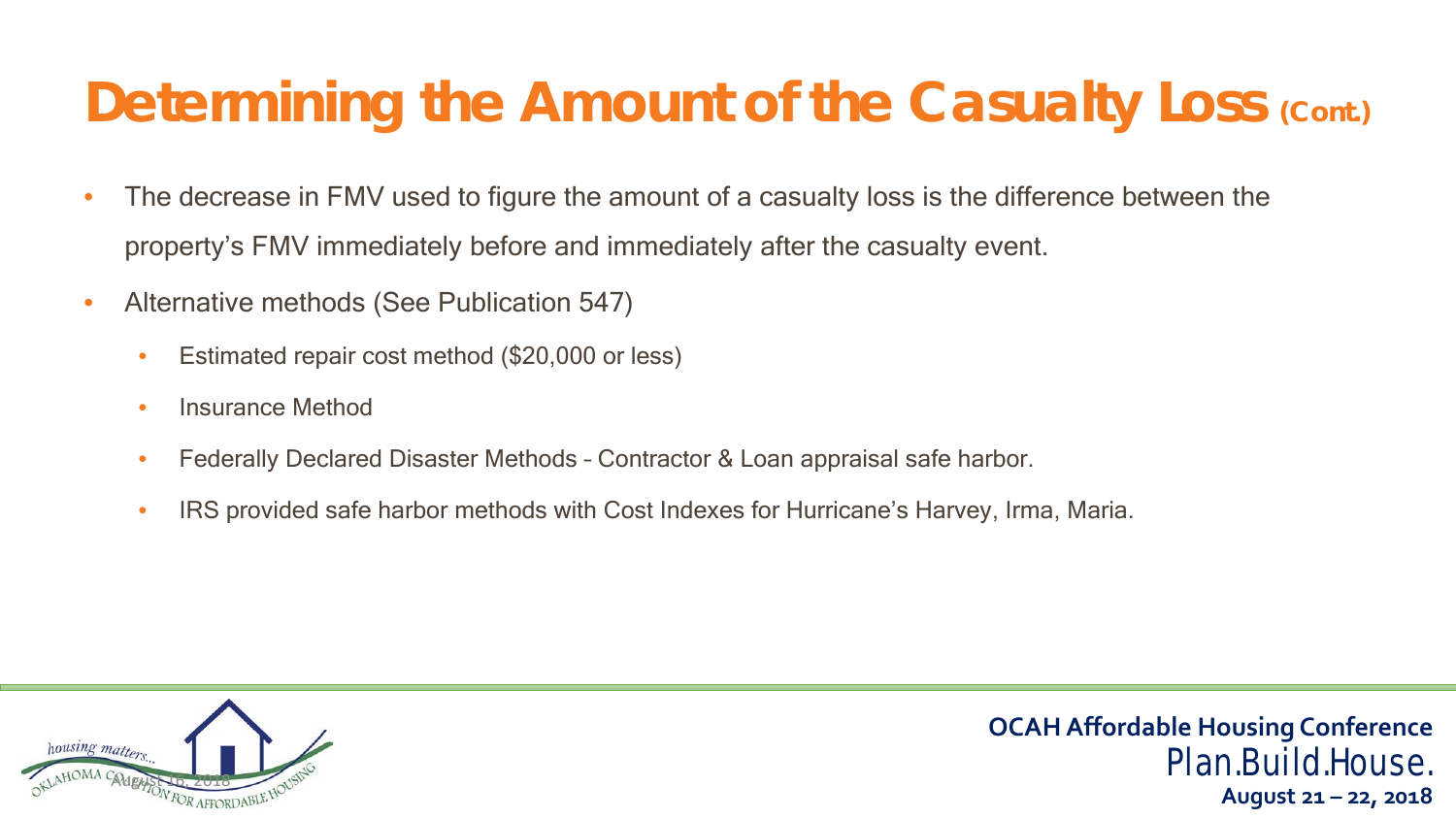## **Limitations**

Individual Use Property

- Each Casualty loss must be reduced by \$100 per casualty.
- Reduced by 10% of your Adjusted Gross Income (AGI) on Schedule A as an itemized deduction
- Certain investments or employee property may be reduced by 2% of AGI.

Business Use Property

- No limitation
- Reported as involuntary conversion

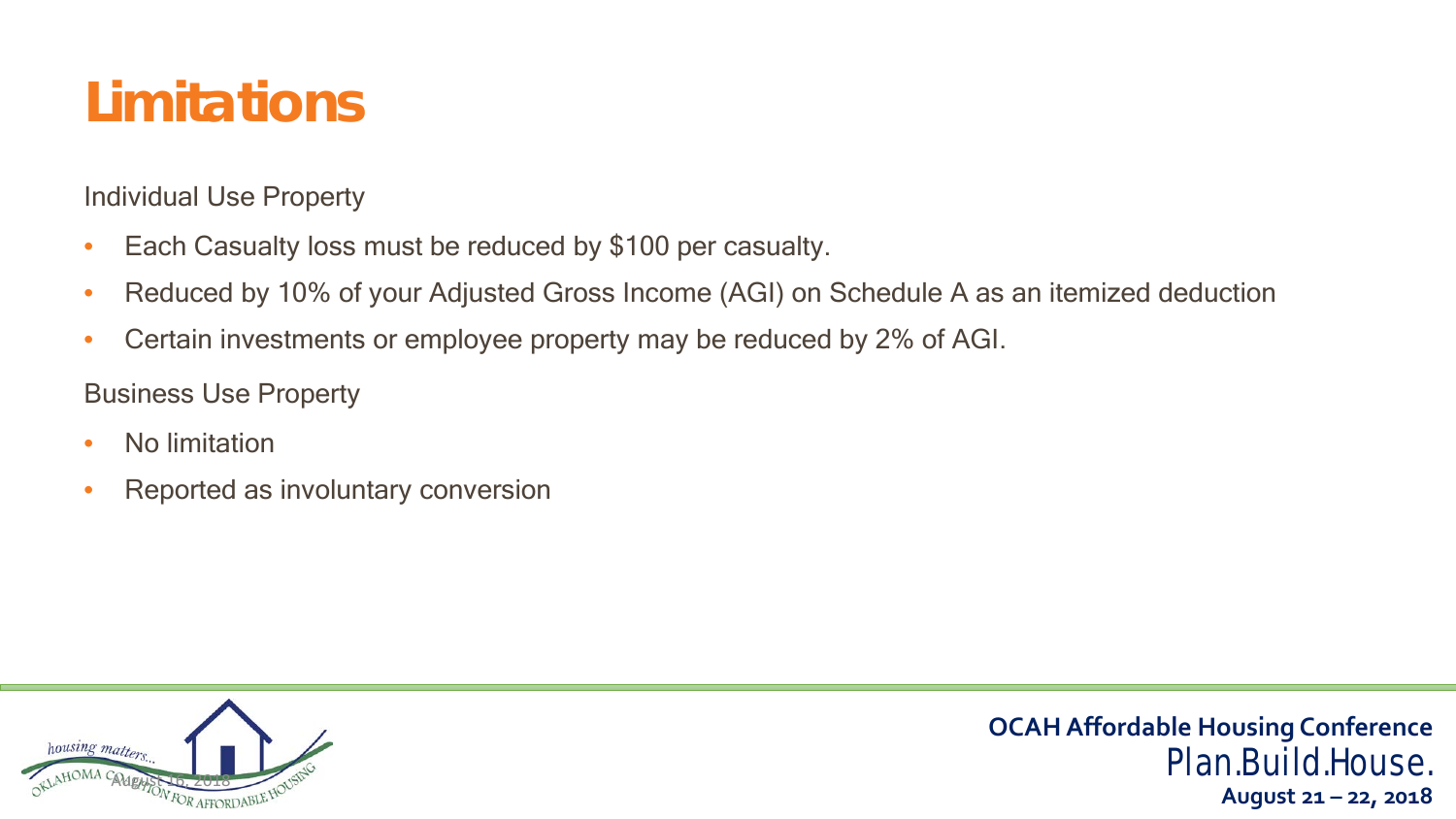### **Casualty Loss Reimbursements Could Trigger Gain**

- May happen when insurance reimbursements exceed the adjusted basis in the damaged property.
- If Taxpayer reinvests reimbursements in property that is similar or related in service or use to the damaged or destroyed property within a specified replacement period with is typically two years then no gain is recognized.
- If property is converted into money or dissimilar property then gain generally will be recognized.
- For Business use property a tax election is available under involuntary conversion rules (Section 1033) to decrease the depreciable basis of the property purchased to replace the destroyed assets. Does not apply if you don't spend the insurance proceeds.

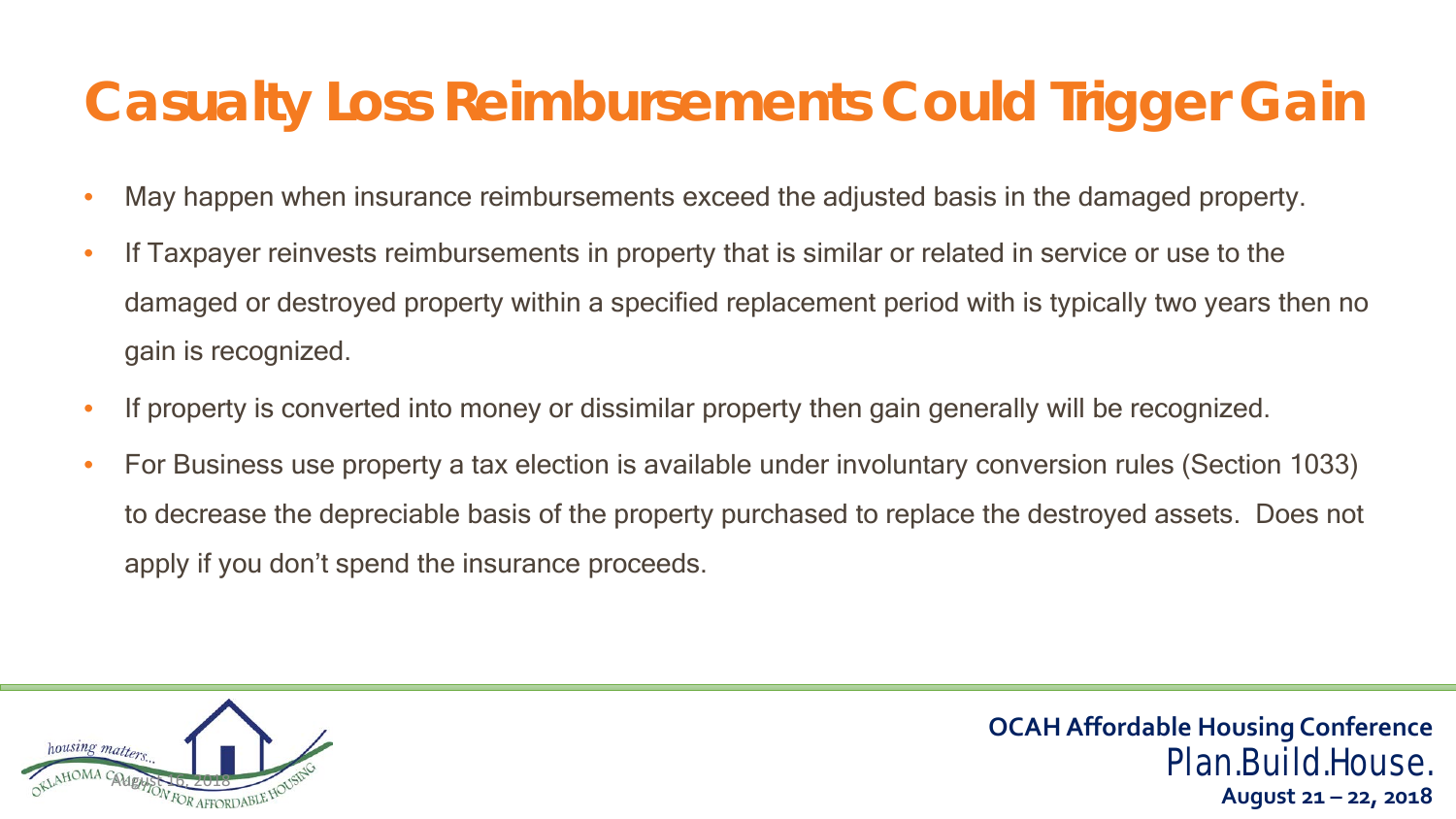### **Special Rules for Federally Declared Disaster Area**

Additional benefits to being declared a Disaster Area

- There is a four-year replacement period for destroyed property.
- For personal property (meaning, not buildings), there is no taxable gain from insurance proceeds that cover losses for personal property that was not itemized on the homeowner's insurance policy. (IRC  $§1033(h)(1)(A)(i))$
- Insurance proceeds for the residence and any scheduled personal property may be combined together and treated as the conversion of a single item of property.
- Any tangible personal property held for productive use in a trade or business is treated as property similar in use to the converted property.
- Can elect to treat the casually loss as having occurred in the year preceding year in which the disaster occurred.

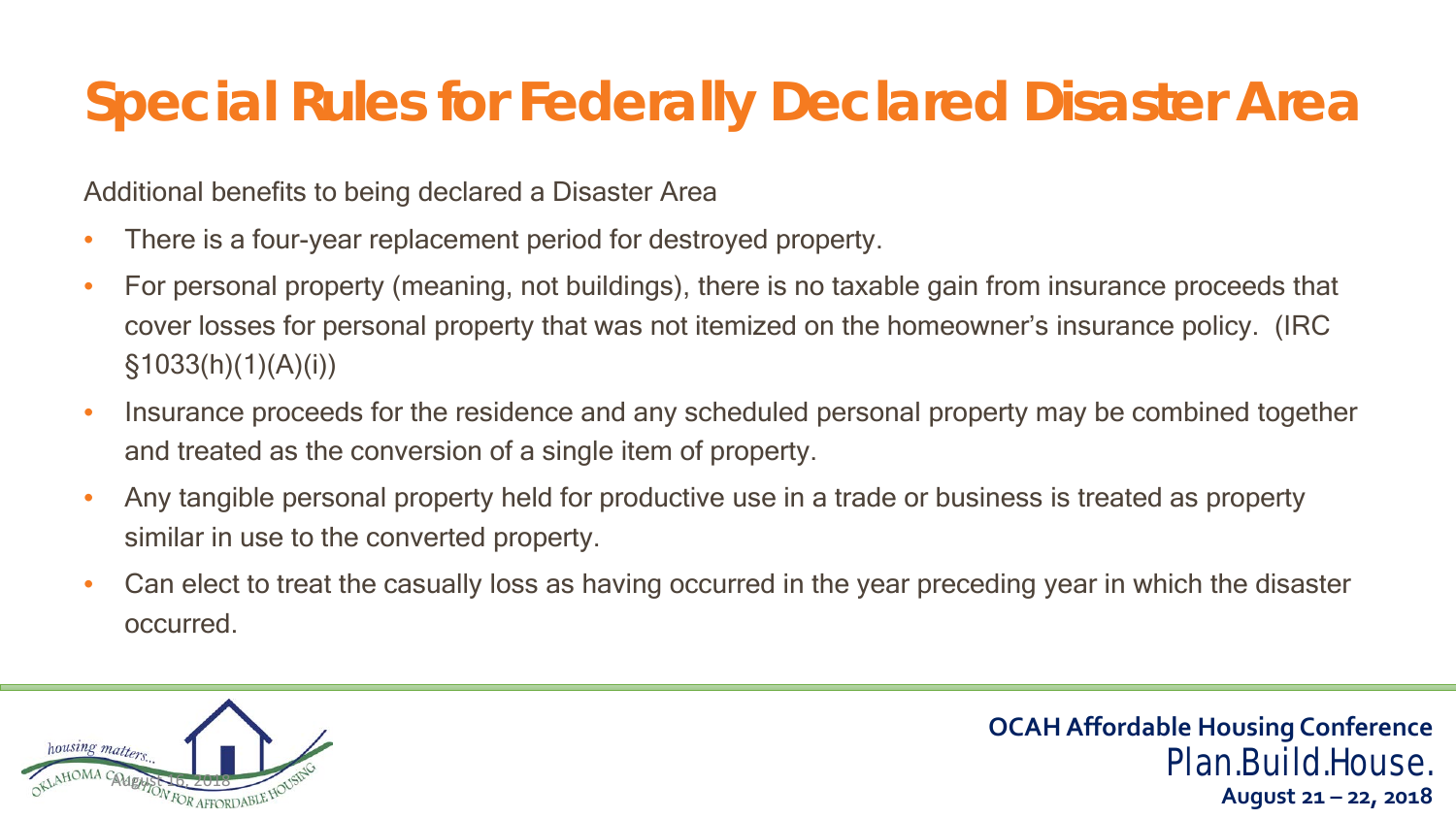#### **Special Rules for Federally Declared Disaster Area (cont.)**

Disaster Tax Relief and Airport and Airway Extension Act of 2017 signed on Sept 29th, 2017

- Only for certain Qualified disaster areas in 2016 and 2017.
- Increased \$100 dollar limitation to \$500
- Fliminates 10% of AGI reduction
- Did not have to itemize (increased Standard deduction)
- No AMT adjustments
- THESE SPECIAL RULES ARE ONLY FOR SPECIFIC DISASTERS

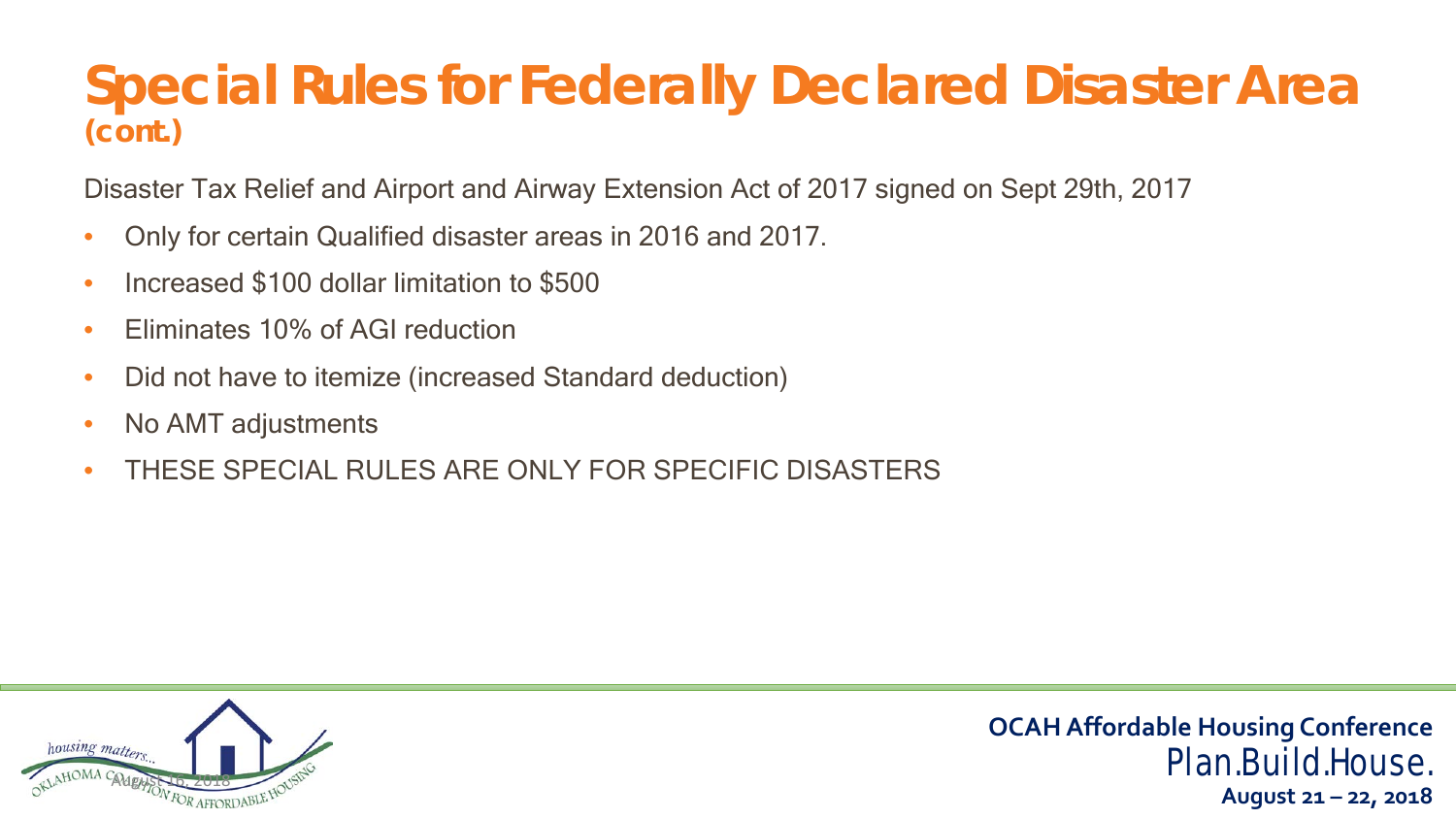## **Disaster Impact on Credits**

- Eligible basis is determined at the end of the year
- If impacted units are down as of Dec 31st credits may be impacted
- Utilize excess eligible basis on 9% projects to reduce effect

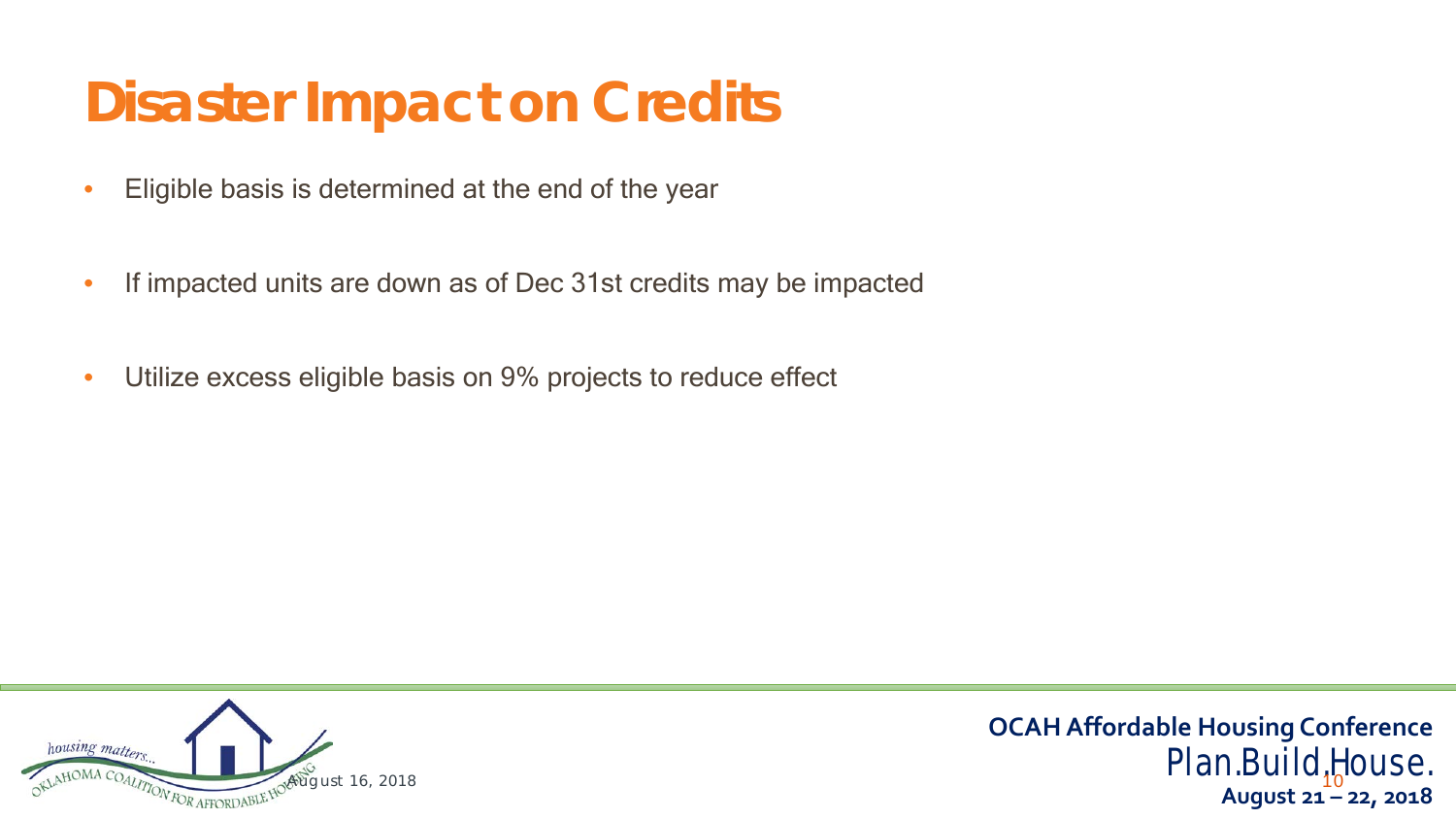### **Tax Credit Relief In President Declared Disaster Area**

- Guidance is from Revenue Procedure 2014-49
- Provides relief related to carryover allocations extensions for 10% test and placed in service dates
- Provides recapture relief and no interruption of credits
- Addresses deals in the 1st year of the credit period
- Provides guidance for owners who want to temporarily house displaced people

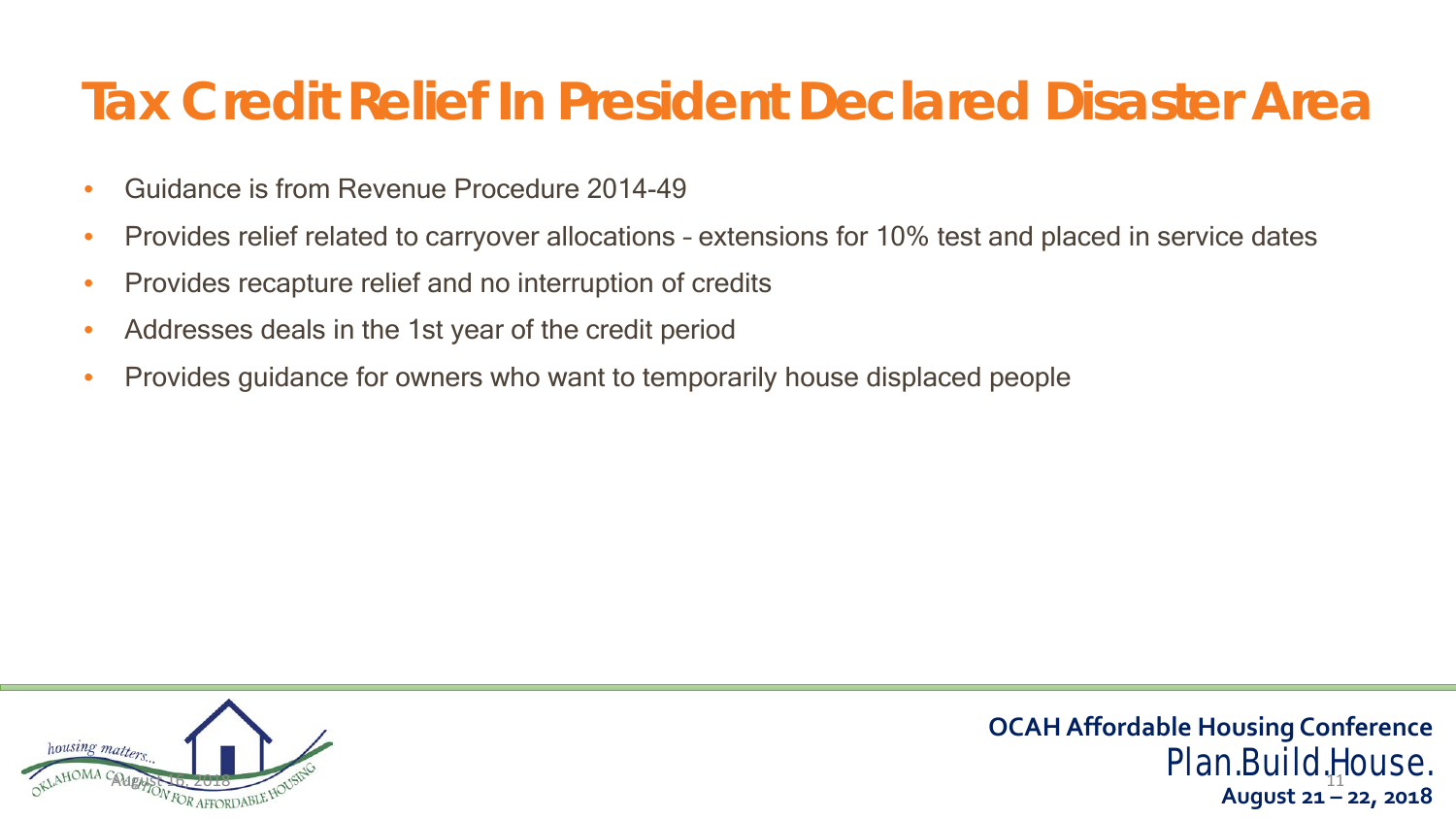## **Carryover Relief**

- Tax credit allocating agency (Agency) must approve any extension
- Extension of time to meet 10% may be up to 6 months past normal due date
- Extension of time to place a building in service is not past December 31 of the year following the normal two year period
- Credits on projects that don't meet the extended due date are returned to the Agency as of end of extension period
- Agency uses Form 8610 to let the IRS know which projects have been granted relief

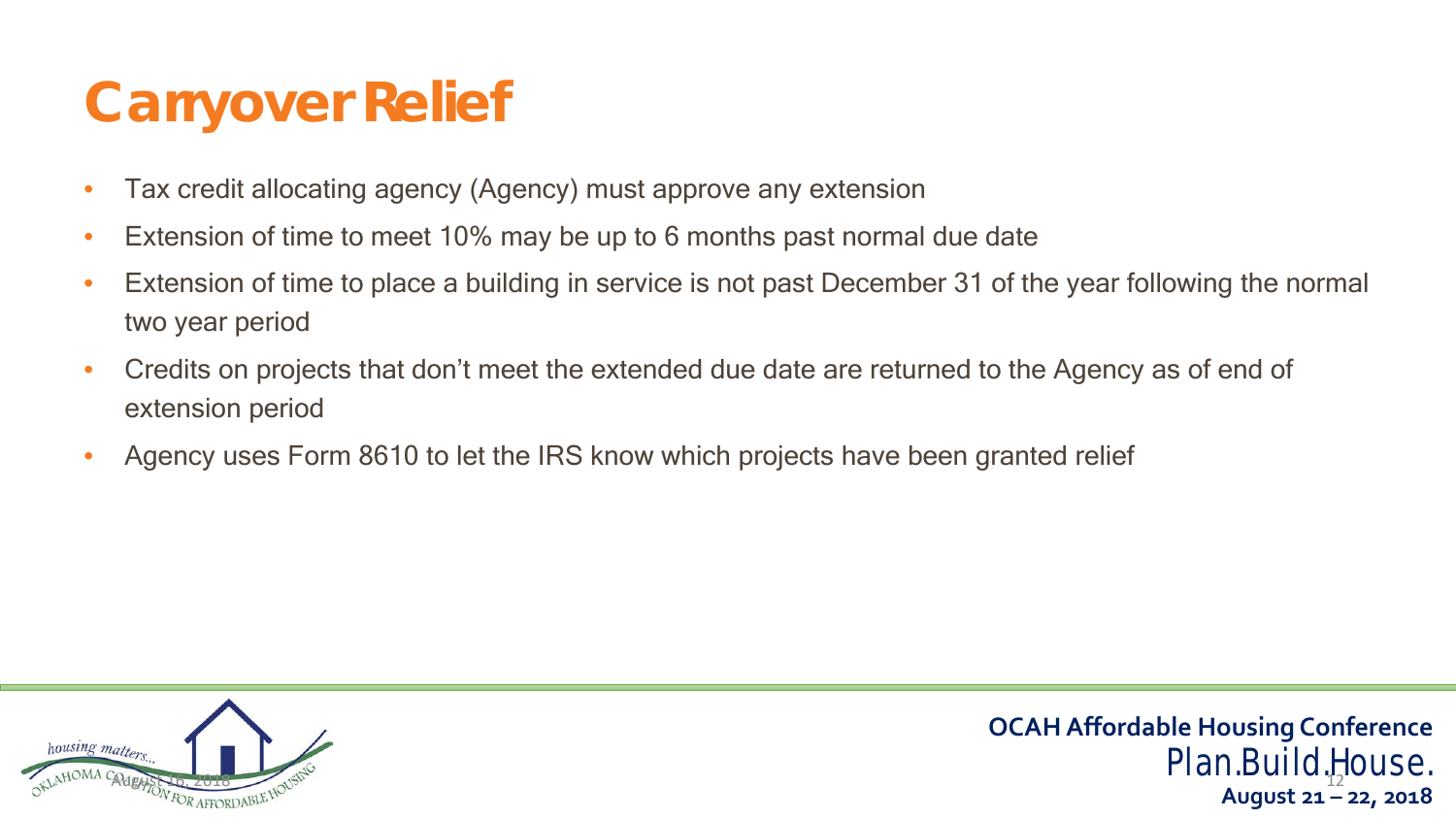### **Recapture Relief**

- Applies to projects after the 1st year of the credit period
- No recapture if restored in a reasonable restoration period (RRP)
- Agency establishes the RRP
- Not more than end of 25th month after Major Disaster declaration
- Credits during the RRP based on qualified basis at the end of year prior to start of the incident period
- Failure to restore within the RRP results in recapture
- Owner must report reduction of qualified basis to the Agency
- Failure to restore within RRP is reported to the IRS on Form 8823
- Generally no additional credits allowed for restoring qualified basis

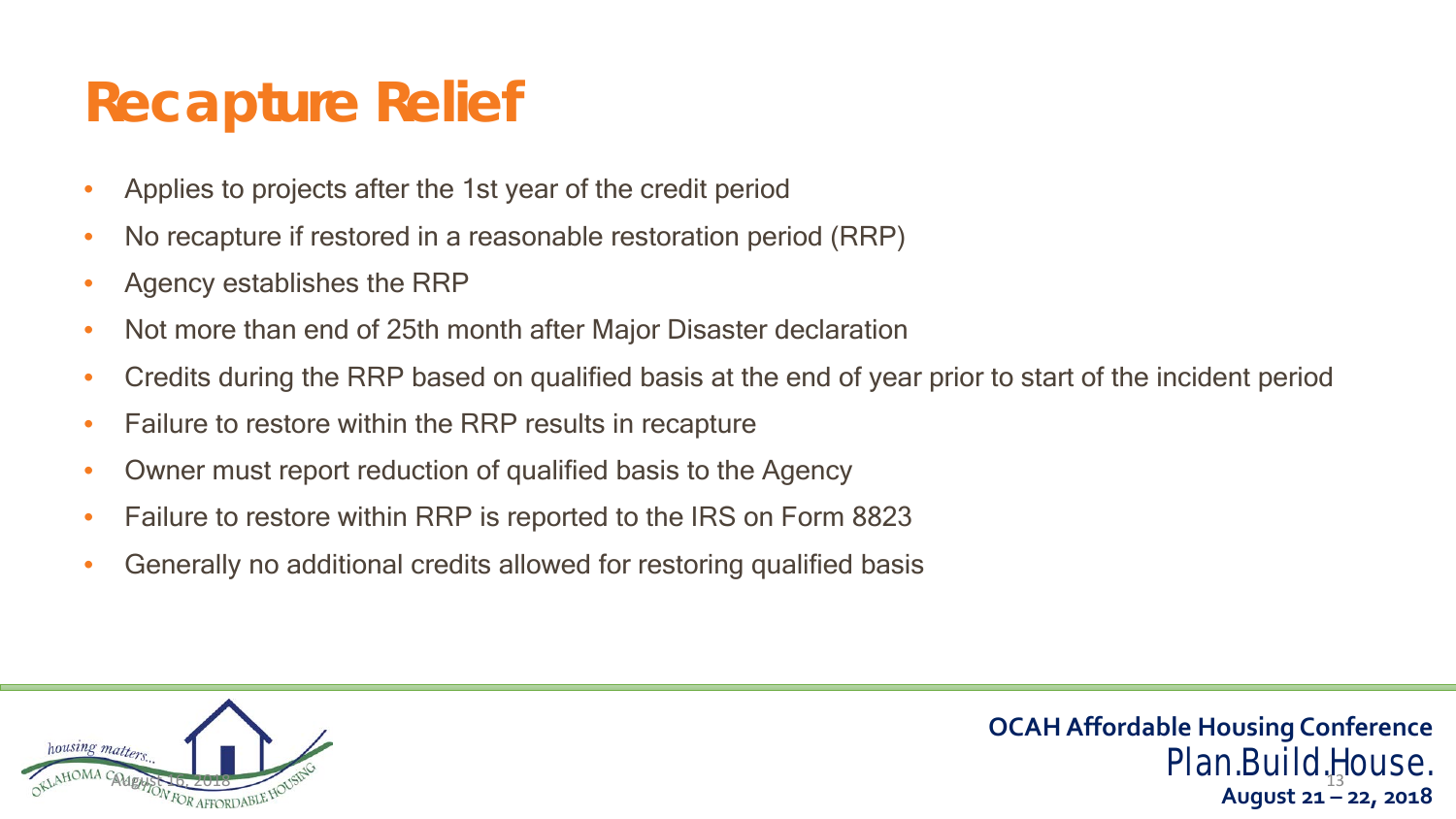### **First Year of Credit Period**

- Agency may delay beginning of credit period
- Delay not more than 25 months from Major Disaster declaration
- No credits claimed during restoration